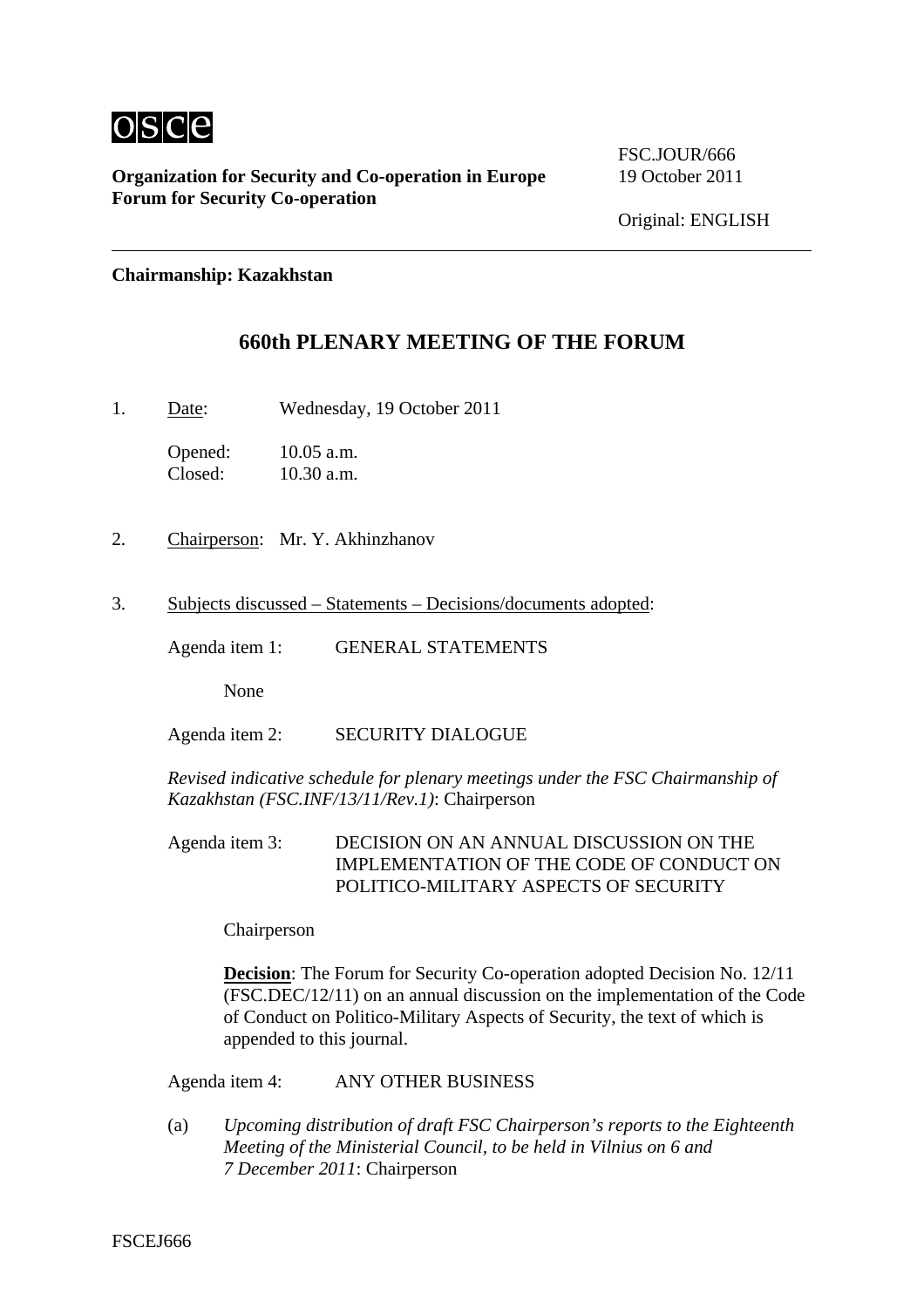- (b) *Briefing on the Fourth CFE Treaty Review Conference, held in Vienna on 29 September 2011*: Moldova (Annex 1), Russian Federation (Annex 2)
- (c) *Briefing by the Representative of the Conflict Prevention Centre on UNSCR 1540 matters dealt with on his visit to Minsk on 13 October 2011*: Representative of the Conflict Prevention Centre, Belarus
- 4. Next meeting:

Wednesday, 2 November 2011, at 10 a.m. in the Neuer Saal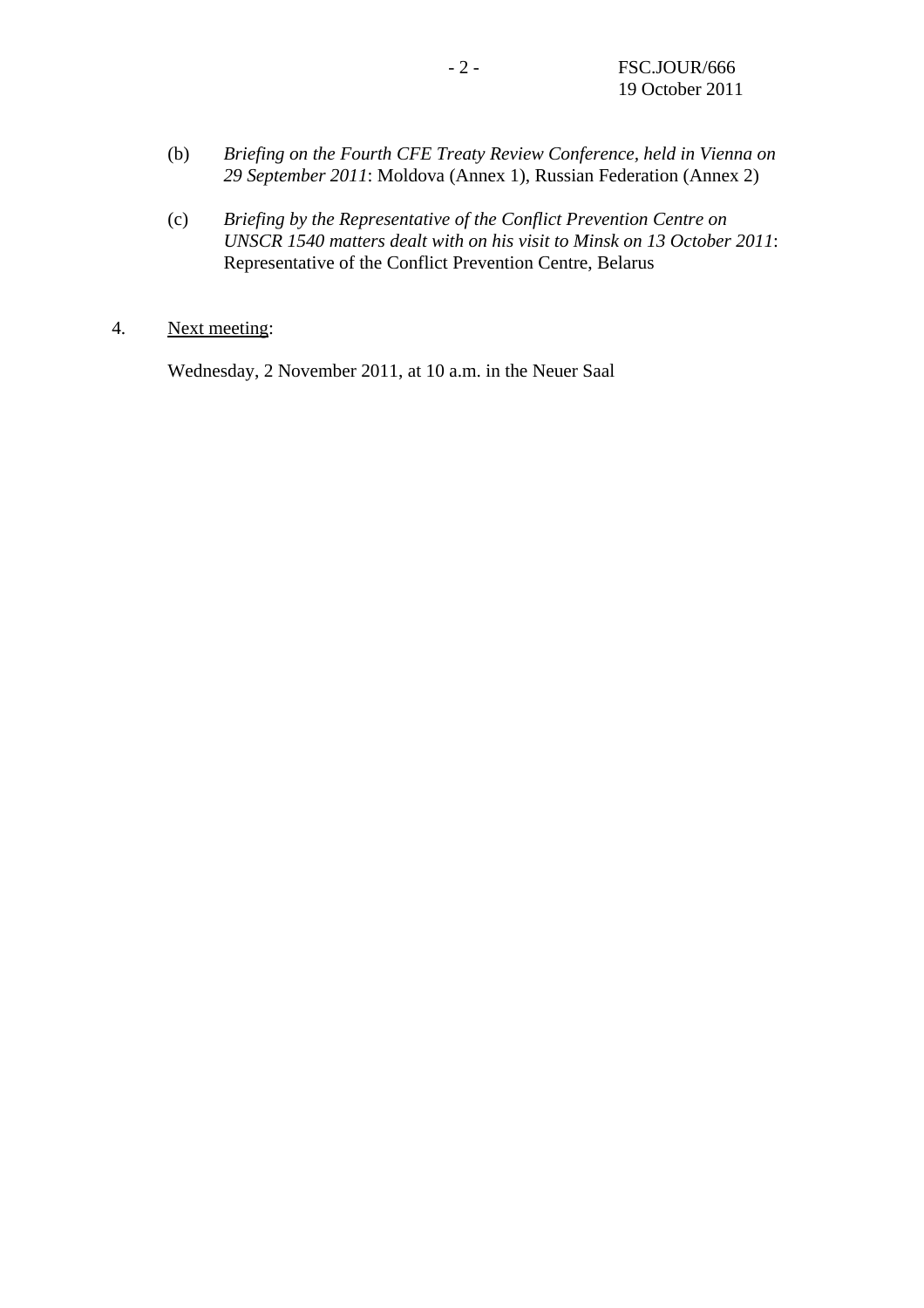

**Organization for Security and Co-operation in Europe** 19 October 2011 **Forum for Security Co-operation Annex 1** 

FSC.JOUR/666

Original: ENGLISH

**660th Plenary Meeting**  FSC Journal No. 666, Agenda item 4(b)

## **STATEMENT BY THE DELEGATION OF MOLDOVA**

Mr. Chairperson, Dear colleagues,

 The Permanent Delegation of the Republic of Moldova, in its capacity as the Chairmanship of the Fourth Review Conference of the States Parties to the Treaty on Conventional Armed Forces in Europe, has been tasked by the Joint Consultative Group, through its Decision No. 3/11, to brief the Forum for Security Co-operation of the OSCE on the CFE Review Conference.

 In this context, I would like to thank the Kazakhstan Chairmanship of the FSC for the interest attached to the CFE related issues, which this Delegation, as well, considers as relevant, deserving the attention of the FSC participating States.

#### Dear colleagues,

 According to the task provided for in Article XXI, paragraph 1, of the CFE Treaty and in the Concluding Act of the Negotiation on Personnel Strength of Conventional Armed Forces in Europe of 10 July 1992, as well as the subsequent JCG Decision from 19 July 2011, the Fourth Review Conference of the States Parties to the Treaty on Conventional Armed Forces in Europe were convened on 29 September 2011 in Vienna, under the Moldovan Chairmanship. The Review Conference has conducted its business in a single working group that reviewed the Treaty operation in the period covering the last five years.

 During the Conference States Parties has discussed the whole range of issues related to the implementation of the CFE Treaty. Under the agenda point "General statements" 27 States Parties delivered their statements. The results of debates revealed the persistence of divergences on a range of continuing implementation issues. As a consequence, Chairperson of the Conference concluded, with the agreement of all States Parties, on the impossibility to achieve a consensual Final Document of the Conference.

 At the end of Conference, the Chairperson delivered its concluding remarks. In these remarks it was raised that all States Parties emphasized the importance of conventional arms control as a key element of European security. Most States Parties reaffirmed the value of the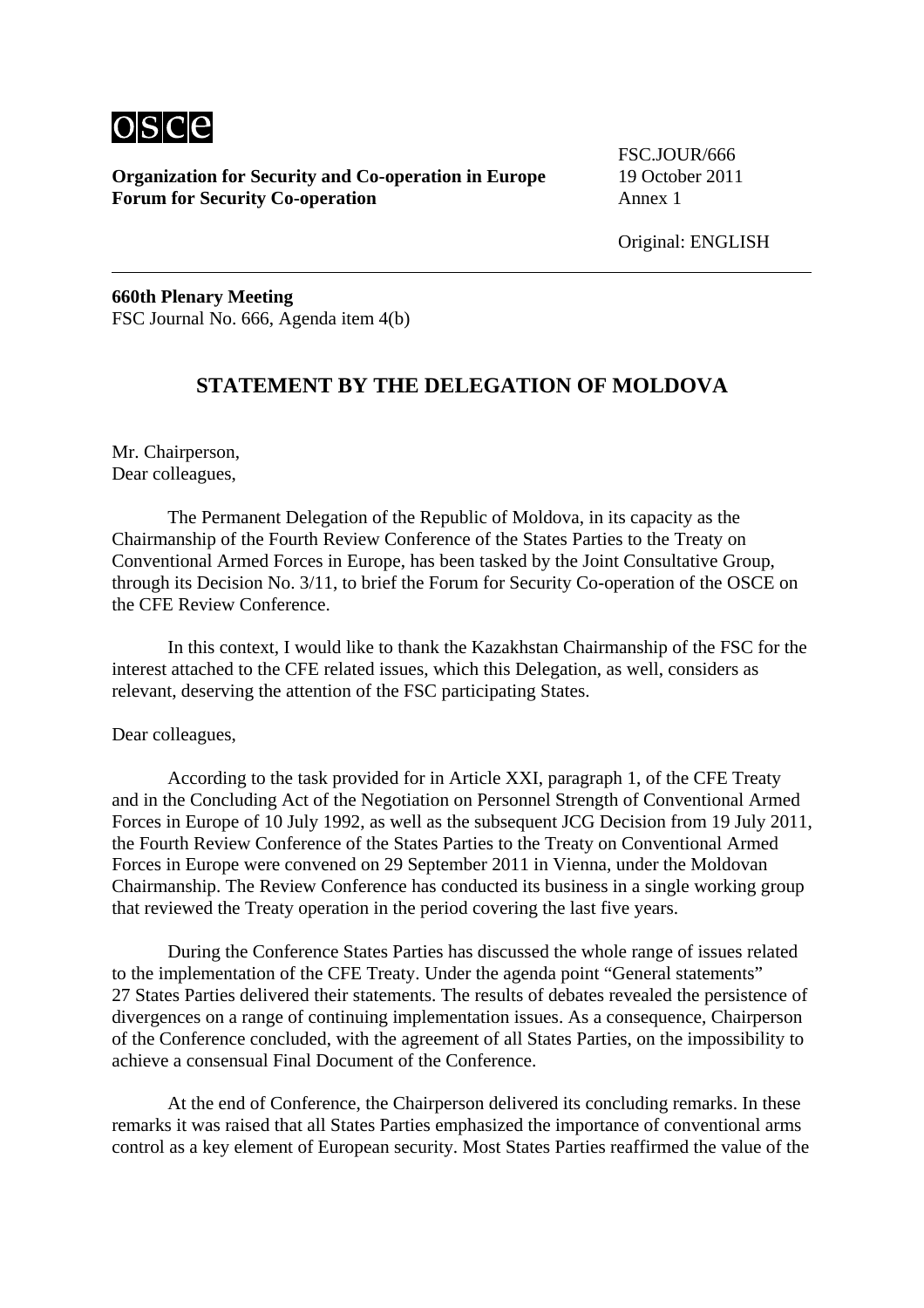CFE Treaty and its legally binding system of verifiable equipment limits, information exchange, and verification.

 They recalled the Treaty's key achievements, including significantly reduced levels of Treaty-limited equipment in the area of application, the high degree of military transparency attained and the resulting increased level of confidence among States Parties.

 At the same time, a large number of States Parties expressed their concerns regarding serious compliance and implementation issues that continue to undermine confidence and security in Europe.

 A majority of States Parties noted that the suspension of implementation of Treaty provisions by one State Party in 2007 had resulted in a serious decrease in military transparency in Europe. They indicated that the situation where 29 States Parties continue to implement their Treaty obligations, while one State Party does not, cannot last indefinitely. Several indicated that they are considering their legal options. The need for all States Parties to fully implement all Treaty obligations was repeatedly mentioned.

 The State Party that has suspended Treaty implementation reiterated its legal reasons for that action and stated that its suspension had resulted in a serious discussion of steps to restore the viability of the conventional arms control regime in Europe.

 In addition to the discussion of suspension of Treaty implementation, a number of other compliance issues were raised.

 A number of States Parties voiced concern that forces have been deployed on the territory of some States Parties without their free consent.

 Several States Parties noted the need of full compliance with all of the Treaty's ceilings and sub-ceilings. Other highlighted the inability to conduct inspections throughout the entire area of application. Some noted in particular the emergence of "grey zones" within the area of application where the Treaty's mechanisms were not being implemented.

 The challenge of UTLE (Treaty-limited equipment that is unaccounted for and uncontrolled within the area of application) was highlighted by a number of speakers.

 Many States Parties expressed appreciation for the efforts that have been made since 2007, including in the 36 format, to find a way out of the current impasse. Some spoke of the need to modernize the CFE regime. All States Parties reiterated readiness to engage in renewed efforts to find a way forward to re-establish the effectiveness of conventional arms control in Europe. Several States Parties noted that such a dialogue must be based on key principles, including reciprocity, transparency during the negotiation process, and host nation consent for stationing of foreign armed forces.

Mr. Chairperson, I kindly ask that this statement be attached to the journal of the day.

Thank you.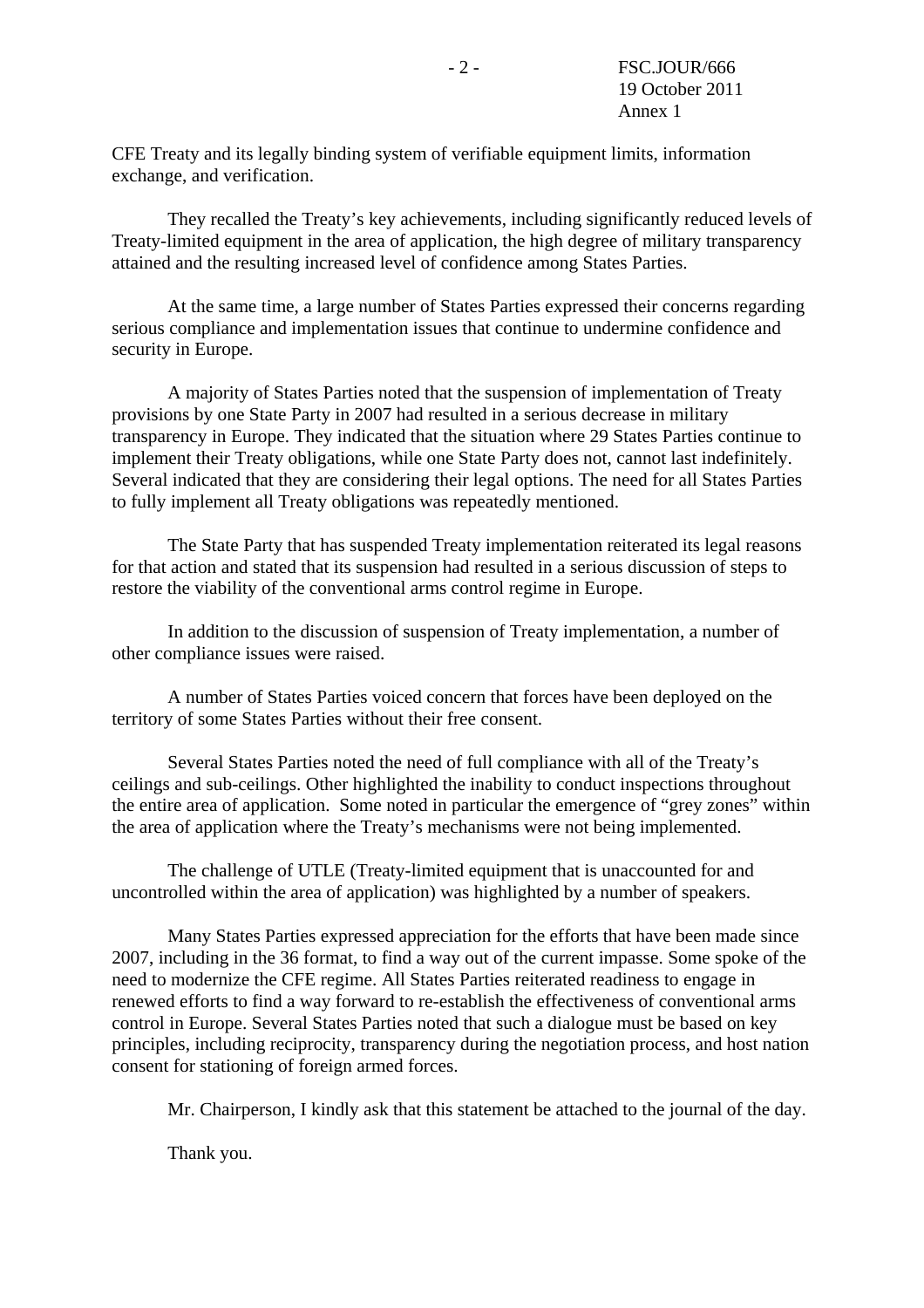

**Organization for Security and Co-operation in Europe** 19 October 2011 **Forum for Security Co-operation Annex 2** 

FSC.JOUR/666

**ENGLISH** Original: RUSSIAN

**660th Plenary Meeting**  FSC Journal No. 666, Agenda item 4(b)

## **STATEMENT BY THE DELEGATION OF THE RUSSIAN FEDERATION**

 In connection with the statement by the delegation of the Republic of Moldova on the results of the Fourth Conference to Review the Operation of the Treaty on Conventional Armed Forces in Europe, held on 29 September 2011, the delegation of the Russian Federation notes the following.

 The above-mentioned statement echoes the basic positions of the concluding remarks by the Chairperson of the Conference, which reflect his strictly personal opinion and strictly personal assessments. The results of the Conference as presented in that document are, in our view, not entirely balanced. The said document does not bind the Russian Federation in any way. The Russian Federation made a statement in that connection which was attached to the journal of the Conference.

We request that the present statement be attached to the journal of the day.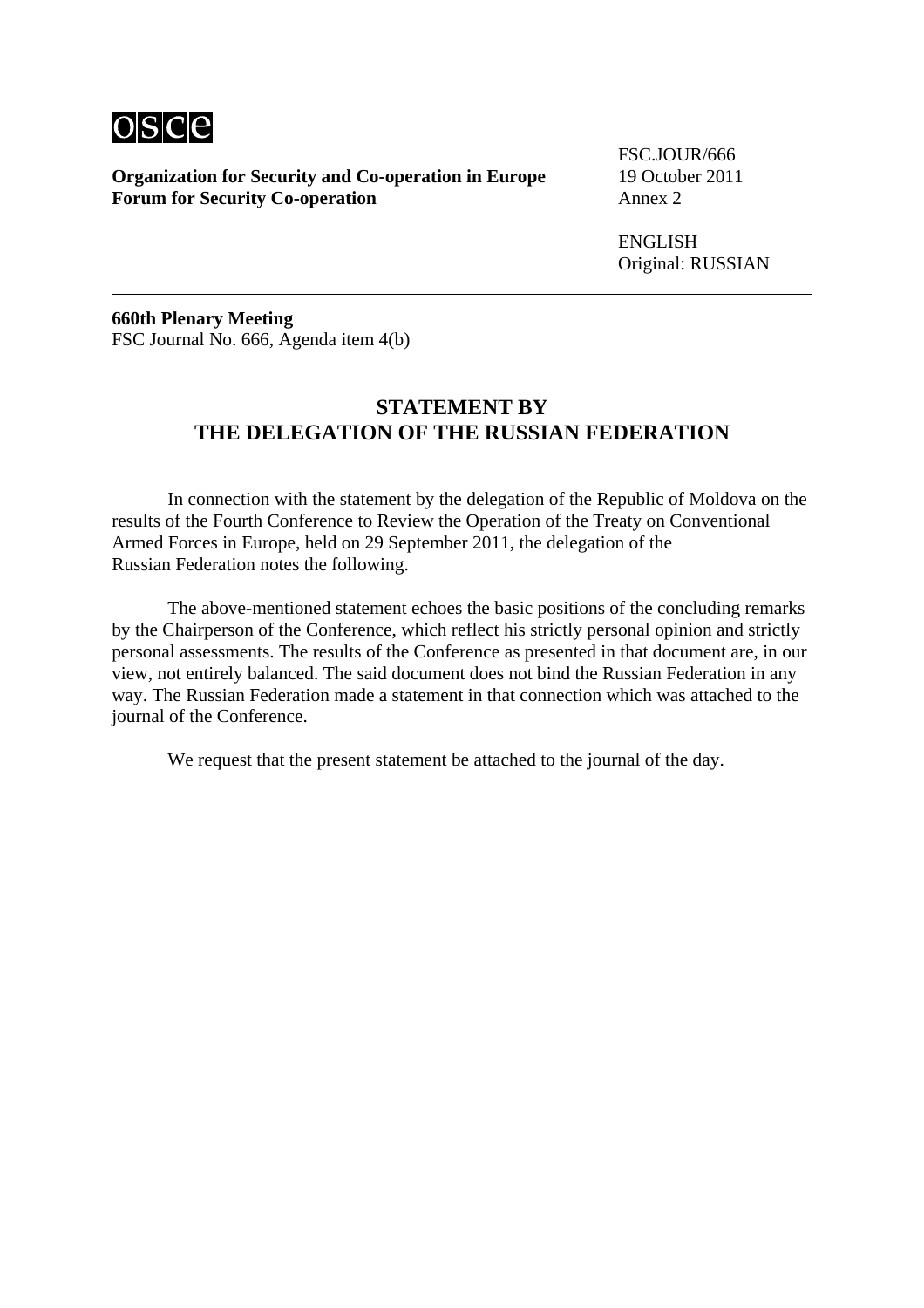

**Organization for Security and Co-operation in Europe** 19 October 2011 **Forum for Security Co-operation** 

FSC.DEC/12/11

Original: ENGLISH

**660th Plenary Meeting**  FSC Journal No. 666, Agenda item 3

# **DECISION No. 12/11 ANNUAL DISCUSSION ON THE IMPLEMENTATION OF THE CODE OF CONDUCT ON POLITICO-MILITARY ASPECTS OF SECURITY**

The Forum for Security Co-operation (FSC),

 Recalling Ministerial Council Decision No. 16/09, which called on the FSC to explore ways to strengthen the OSCE's politico-military toolbox, to continue to explore ways in which to improve implementation of the Code of Conduct on Politico-Military Aspects of Security, and to contribute to discussions on the principles inherent in the Code,

 Noting the informative discussions that have emerged from special workshops and conferences on the Code of Conduct, in particular the 347th (special) meeting of Working Group A on the Code of Conduct on Politico-Military Aspects of Security, on 23 May 2007, which focused on enhancing interest in the Code of Conduct and strengthening implementation of the Code,

 Seeking to establish a mechanism of focused and regular discussions of the annual information exchange provided for under the questionnaire and of other themes relating to the Code of Conduct and exchange ideas for improving its implementation,

Decides to:

- Regularize a focused discussion on implementation of the Code of Conduct on Politico-Military Aspects of Security by devoting an annual special one-day meeting to the Code of Conduct (annual implementation discussion on the Code of Conduct) in the context of the work programme of the second session of the FSC;
- Task the Conflict Prevention Centre of the OSCE Secretariat, within its mandate, with providing a report on the implementation of the Code of Conduct before this meeting. The report will be based on the annual information exchange under the Code of Conduct and will be limited to the provision of statistical data related to implementation. Common practices will be identified and highlighted in general terms. The report will not enter into comparisons of national policies or provide any assessment of implementation. This task will be completed within the existing CPC budget;